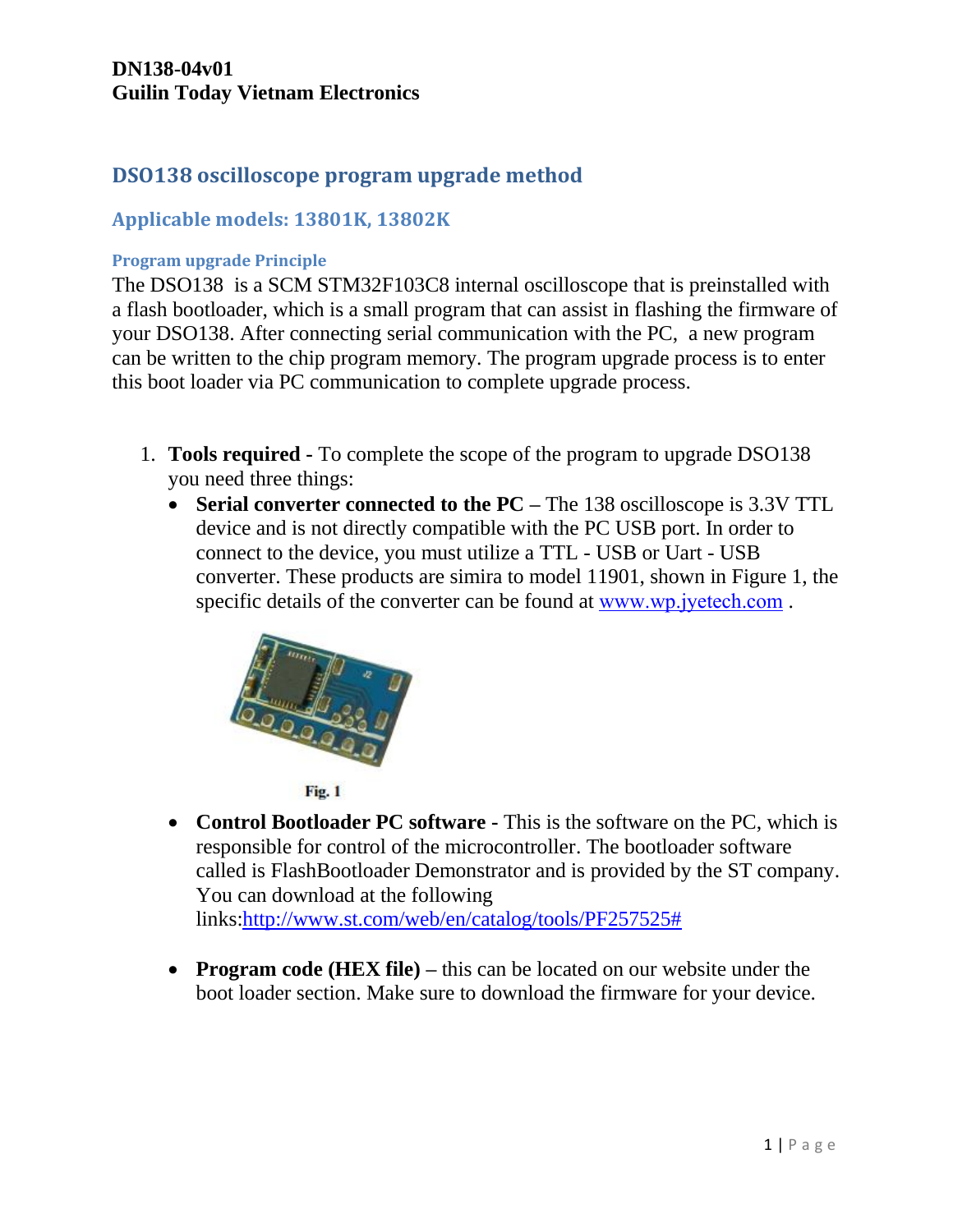2. **Connection Method -** Figure 2 shows the schematic for the oscilloscope and the TTL USB device connected to the PC. FIG. 3 is the use of this small 119 converter showingphysical connections. The DSO138 serial has three lines, TXD, RXD and GND, which is the output TXD, RXD input, GND. Connect the ground when using other converters, before you connect a signal line Please









### 3. **Upgrade steps**

- 1) First, on the back of the main circuit board (see Figure 4) short JP1 and JP2. When the unit is powered, the chip will enter the boot loader program allowing for reprogramming.
- 2) Connect the PC and the serial converter device together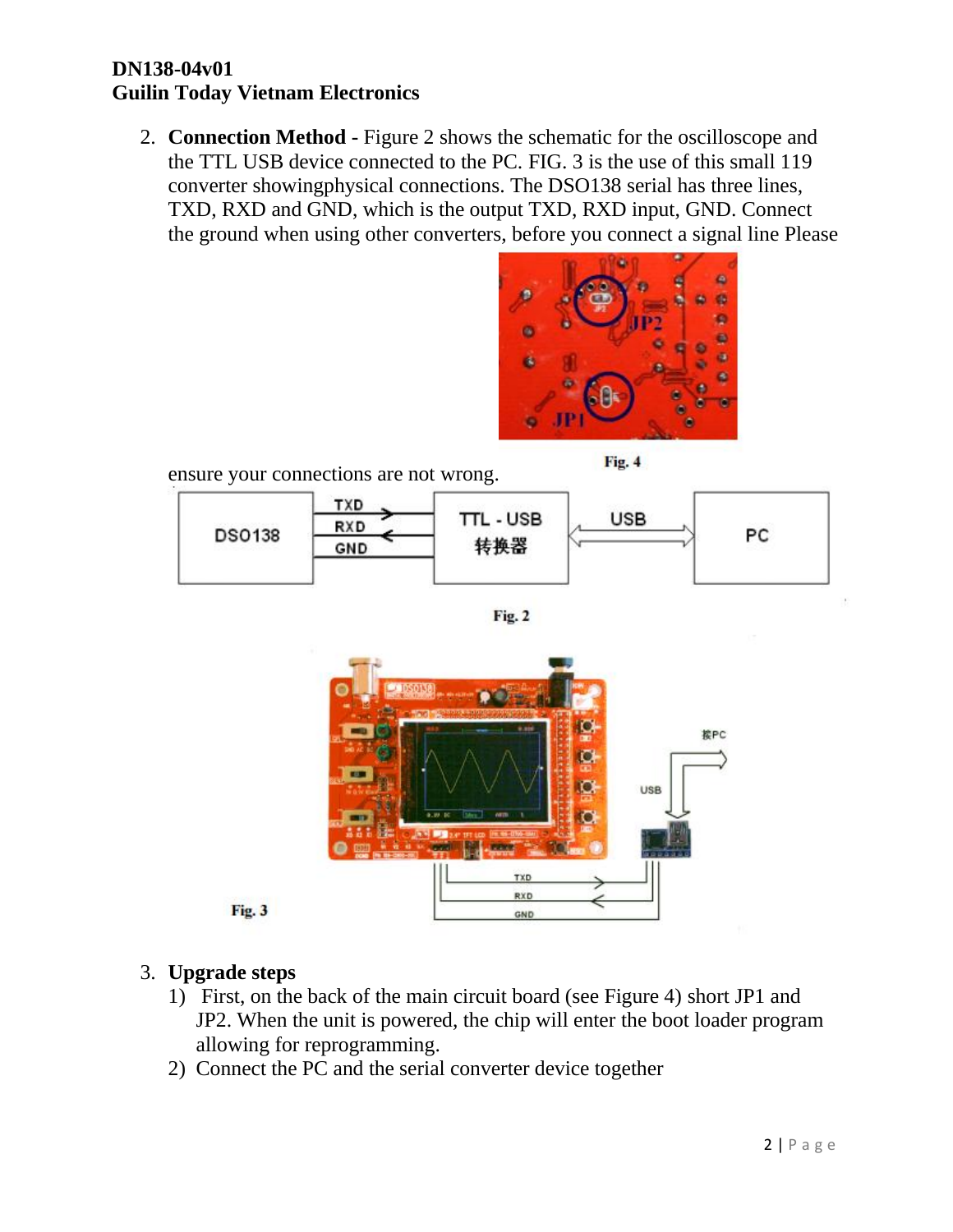3) Start the ST Micro Flash Bootloader Demonstrator on your PC (show in figure 5 with the relevant parameters )

Note: Please identify the serial port the UART device has been mounted on and use these settings for the ST Micro application. If you do not see the device, please ensure the drivers for your device have been loaded properly. Once the settings have been made, click the "Next" button to proceed.

| $\blacksquare$ $\blacksquare$ $\blacksquare$<br>Flash Loader Demonstrator                                                                                                                                                                                                                                                           | $\Box X$<br>Flash Loader Demonstrator<br>۰                               |  |  |  |
|-------------------------------------------------------------------------------------------------------------------------------------------------------------------------------------------------------------------------------------------------------------------------------------------------------------------------------------|--------------------------------------------------------------------------|--|--|--|
| <b>Avenue Avenue de la Contraction de la Contraction de la Contraction de la Contraction de la Contraction de la Contraction de la Contraction de la Contraction de la Contraction de la Contraction de la Contraction de la Con</b>                                                                                                | <b>Avenue Manual</b>                                                     |  |  |  |
| Select the communication port and set settings, then click next to open<br>connection.<br>Common for all families:<br><b>E LIART</b><br>COM3<br>Port Name<br>Even<br>Parity<br>$\mathbf{r}$<br>$\overline{\phantom{a}}$<br><b>Baud Rate</b><br>115200<br><b>Disabled</b><br>$\overline{\phantom{a}}$<br>$\vert \cdot \vert$<br>Echo | Target is readable. Please click "Next" to proceed.<br>Remove protection |  |  |  |
| $\overline{\phantom{a}}$<br>5<br>Data Bits<br>Timeout(s)<br>$\mathcal{P}$<br>8.                                                                                                                                                                                                                                                     | Flash Size<br>64 KB                                                      |  |  |  |
| Back<br>Cancel<br>Next<br>Close<br>Fig. 5                                                                                                                                                                                                                                                                                           | Back<br>Cancel<br>Next<br>Close<br>Fig. 6                                |  |  |  |

**1)** If the connection is correct, you'll see the screen shown in Figure 6. This transition screen is telling you the MCU can be read. If you do not see this, then press the reset button on the DSO138 and verify your connections. Also verify your JP1 and JP2 are shorted properly, If you cannot enter this screen, you can try to press the reset (Reset) on the motherboard oscilloscope switch. If you still cannot enter the screen, verify JP1 and JP2 are properly soldered.

**2)** Figure 7 indicates the chip and flash memory type. Please verify that the target is properly selected. Once properly configured to the right chip and memory type, click next to proceed

**3)** In Figure 8, select "Download to device" and click on the ellipsis next to the field. Select your hex file for the proper device. Verify the rest of your settings are properly configured according to figure 8 and select the "Next" button to start writing.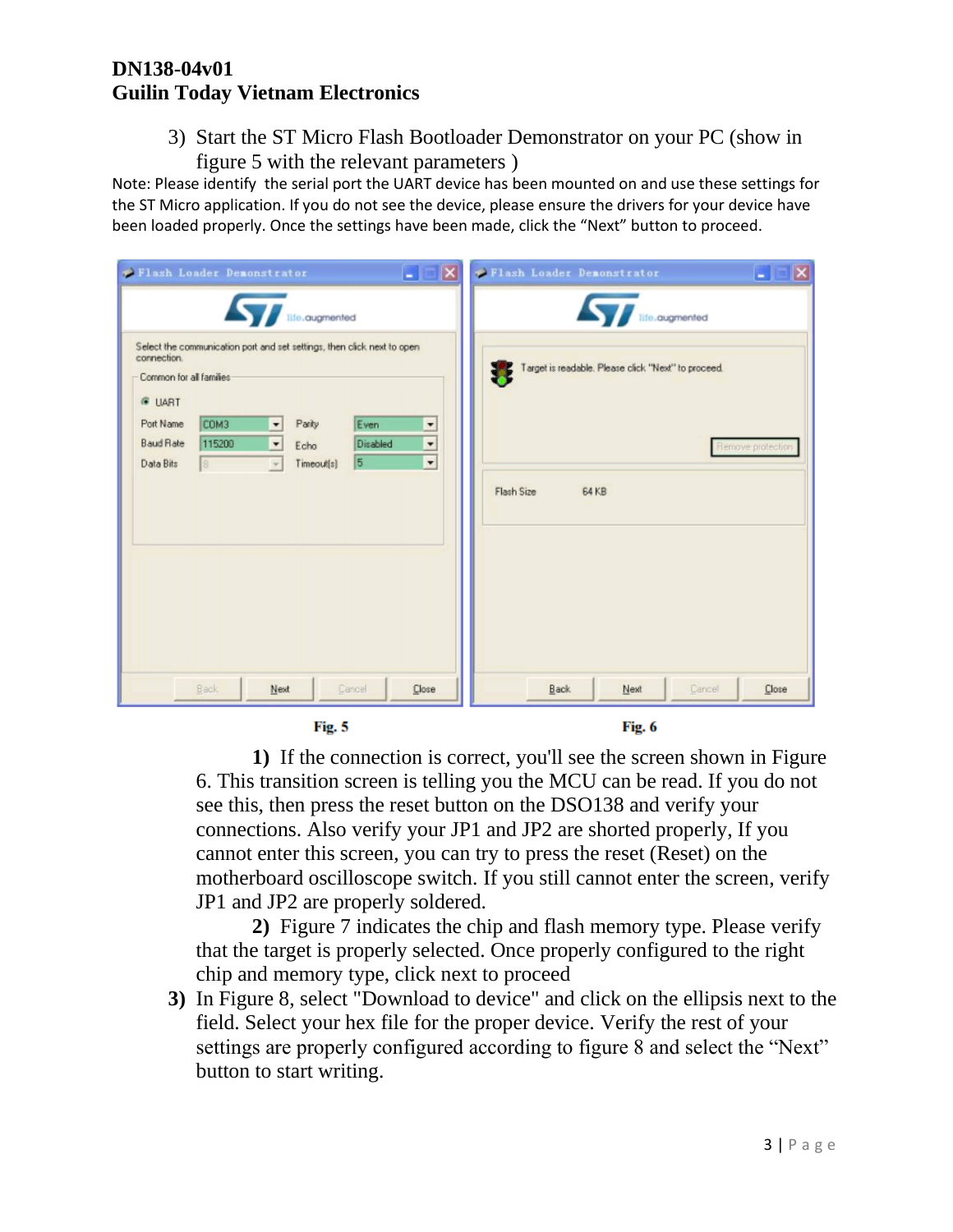- **4)** In figure 9, you can see the progress of the flash. After writing is completed, you will see in Figure 10 and the new program has been written to your DSO138 oscilloscope.
- **5)** Disconnect the power supply and the oscilloscope 138 serial converter. Remove the short from the back of the board on JP1 and JP2. Power the DSO138 and check the boot screen display program version. You should now see the upgraded version, if you do not then the process did not succeed.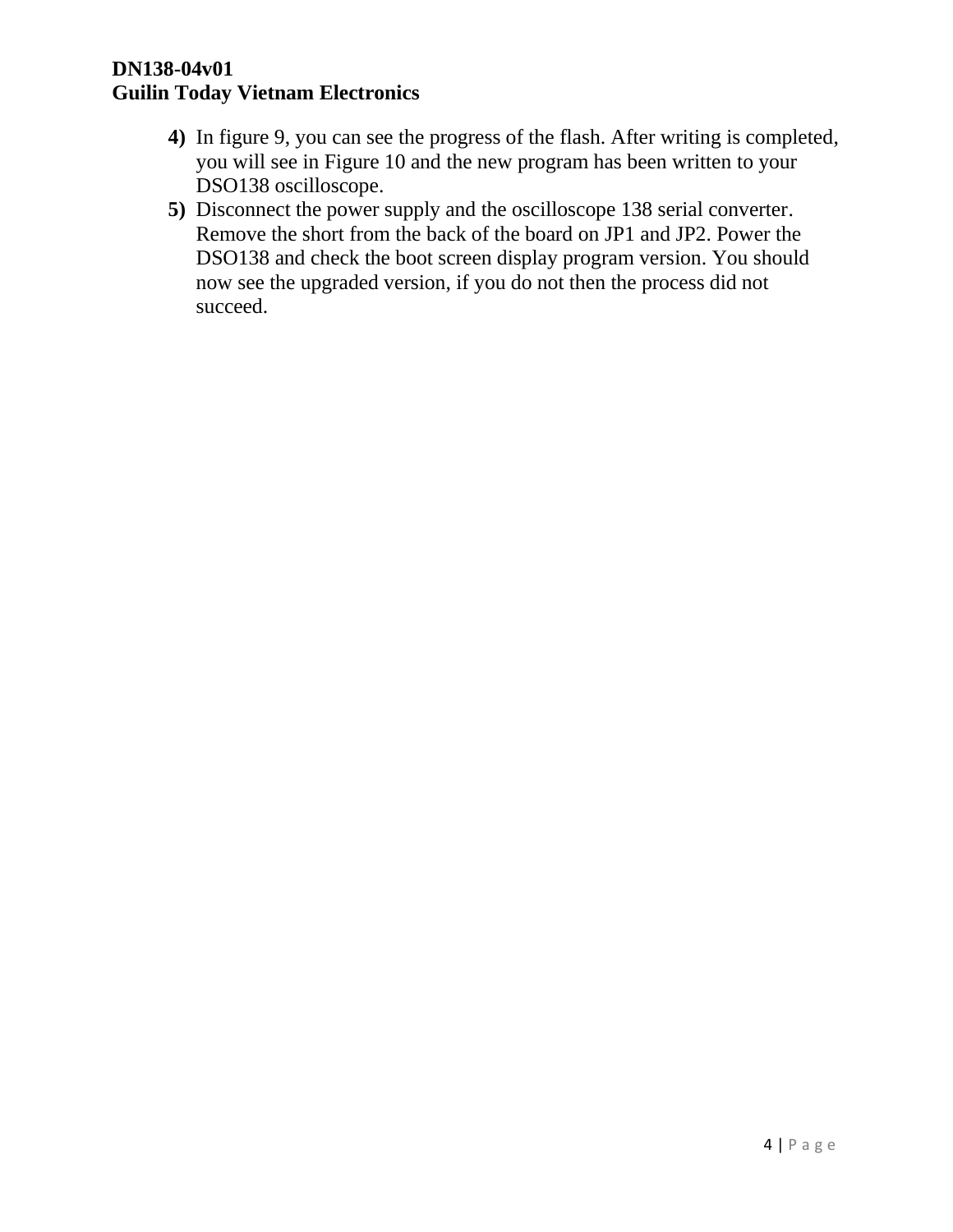|                   | Flash Loader Demonstrator                     |                                     |                          | $\vert x \vert$<br>H.    |        | Flash Loader Demonstrator         |                                   |                          | $\mathbb{R}$<br>н   |
|-------------------|-----------------------------------------------|-------------------------------------|--------------------------|--------------------------|--------|-----------------------------------|-----------------------------------|--------------------------|---------------------|
|                   |                                               | <b>AND Interactional Properties</b> |                          |                          |        |                                   | <b>Alle cugmented</b>             |                          |                     |
|                   | Please, select your device in the target list |                                     |                          |                          |        | <b>C</b> Erase                    |                                   |                          |                     |
| Target            | STM32F1_Med-density_64K                       |                                     |                          | $\blacktriangledown$     |        | $G$ All                           | C Selection                       |                          |                     |
| PID (h)           | 0410                                          |                                     |                          |                          |        |                                   |                                   |                          |                     |
| BID (h)           | NA                                            |                                     |                          |                          | G.     | Download to device                |                                   |                          |                     |
|                   |                                               |                                     |                          |                          |        | Download from file                |                                   |                          |                     |
| Version           | 2.2                                           |                                     |                          |                          |        | D:\LodScope\138\113-13801-040.hex |                                   |                          | 100                 |
| Flash mapping     |                                               |                                     |                          |                          |        | Erase necessary pages             | No Erase                          |                          | <b>Global Erase</b> |
| Name              | Start address                                 | End address                         | Size                     | R W ^                    |        | @ (h) 8000000                     | $\left  \frac{1}{2} \right $<br>п | Jump to the user program |                     |
| Page <sub>0</sub> | 0x 8000000                                    | 0x 80003FF                          | 0x400 [1K]               | <b>OOO</b><br>OOO        |        | Delimize [Remove some FFs]        |                                   | Verify after download    |                     |
| Page1             | 0x 8000400                                    | 0x 80007FF                          | 0x400 [1K]               |                          |        |                                   |                                   |                          |                     |
| Page2             | 0x8000800                                     | 0x 8000BFF                          | 0x400 [1K]               |                          |        | Apply option bytes                |                                   |                          | $1\times1$          |
| Page3<br>Page4    | 0x8000C00<br>0x 8001000                       | 0x 8000FFF<br>0x 80013FF            | 0x400 [1K]<br>0x400 [1K] |                          |        | Upload from device                |                                   |                          |                     |
| Page5             | 0x 8001400                                    | 0x 80017FF                          | 0x400 [1K]               | ăă<br>Ob                 |        | Upload to file                    |                                   |                          |                     |
| Page6             | 0x8001800                                     | 0x 8001BFF                          | 0x400 [1K]               |                          |        |                                   |                                   |                          |                     |
| Page7             | 0x8001C00                                     | 0x 8001 FFF                         | 0x400 (1K)               |                          |        |                                   |                                   |                          |                     |
| Page8             | 0x8002000                                     | 0x 80023FF                          | 0x400 [1K]               |                          |        | Enable/Disable Flash protection   |                                   |                          |                     |
| Page9             | 0x8002400                                     | 0x 80027FF                          | 0x400 (1K)               |                          |        |                                   |                                   |                          |                     |
| Page10            | 0x8002800                                     | 0x 8002BFF                          | 0x400 (1K)               | nd<br>Belg               |        | ENABLE                            | WRITE PROTECTION<br>$\sim$        | $\overline{\phantom{a}}$ |                     |
| Page11            | 0x8002C00                                     | 0x 8002FFF                          | 0x400 (1K)               | AA ×                     |        |                                   |                                   |                          |                     |
| Legend:           | Protected                                     |                                     | UnProtected              |                          |        | Edit option bytes                 |                                   |                          |                     |
|                   | <b>Back</b>                                   | Next                                | Cancel                   | Close                    |        | Back.                             | Next                              | Cancel                   | Close               |
|                   | Fig. 7                                        |                                     |                          |                          | Fig. 8 |                                   |                                   |                          |                     |
|                   |                                               |                                     |                          | <b>Contract Contract</b> |        |                                   |                                   |                          | <b>CONTRACTOR</b>   |



Fig. 9

**Fig. 10**